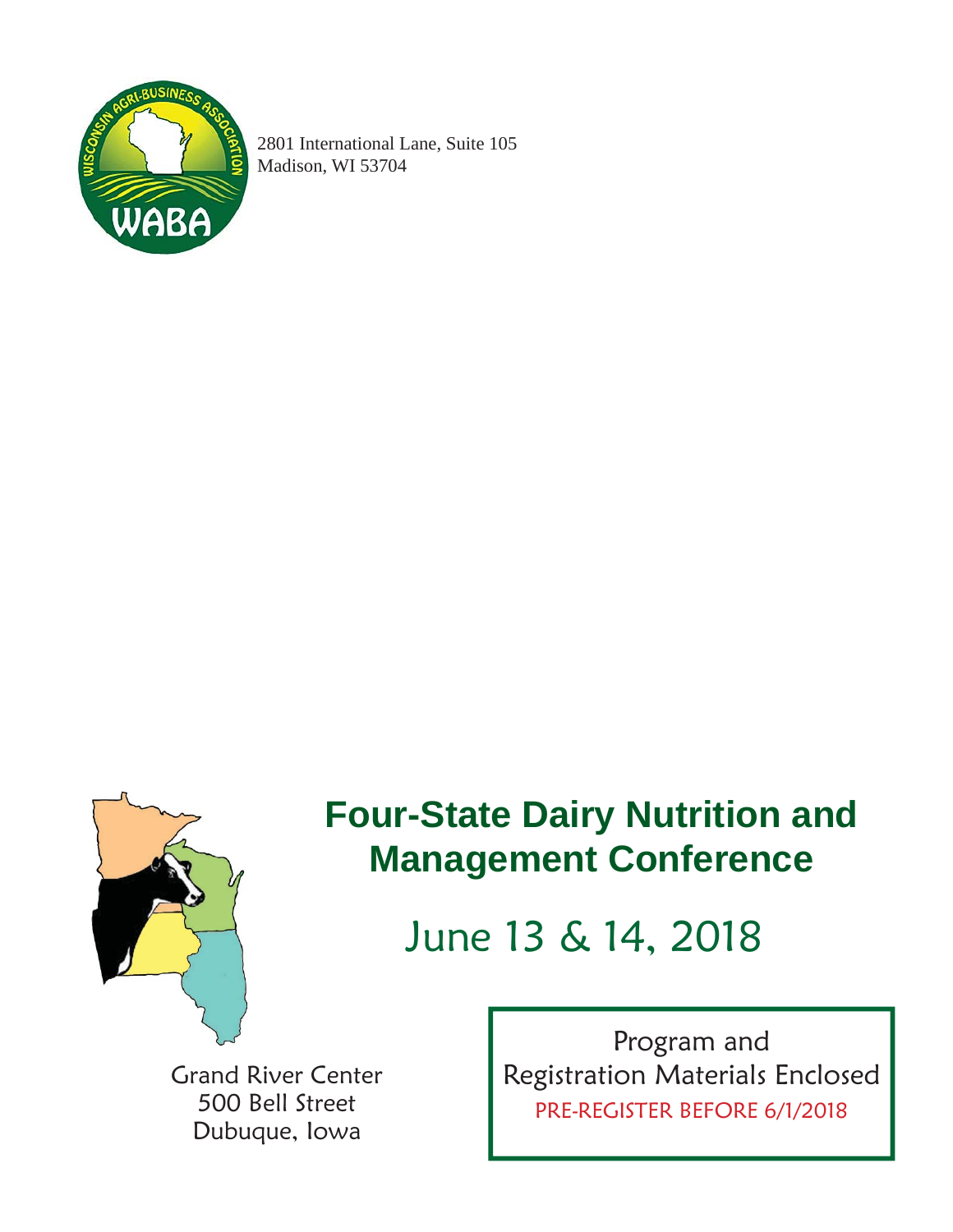# **Four-State Dairy Nutrition and Management Conference**

**June 13 & 14, 2018 - Dubuque, Iowa**



## **Cooperative Extension for:** Iowa State University University of Illinois University of Minnesota University of Wisconsin

2018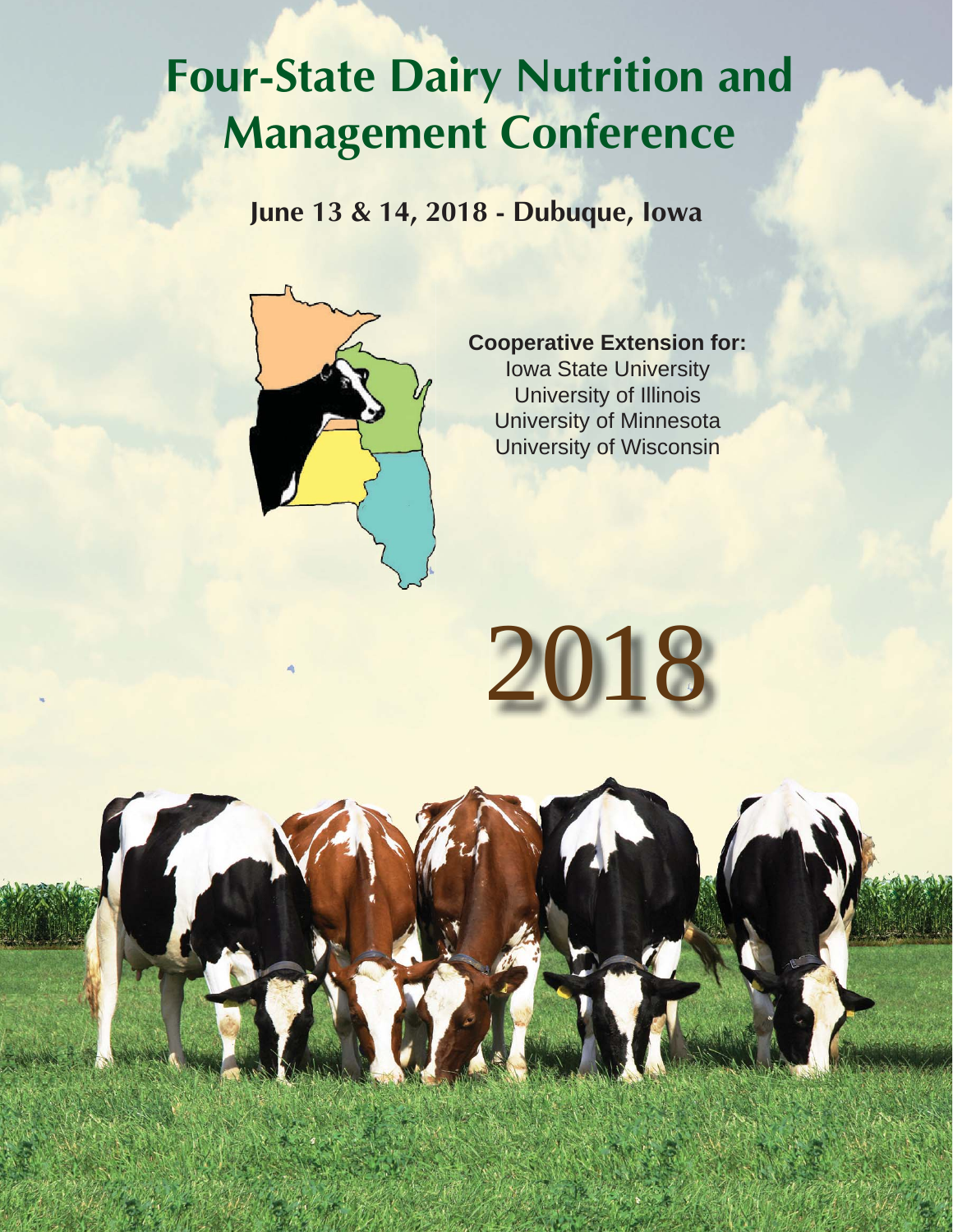## **Pre-conference Symposium**

#### **Wednesday, June 13, 2018**

**7:30 AM Registration** *Sponsored by Alltech* **Achieving and Ensuring a Herd's Genetic Potential** 



**8:00 - 11:30 AM**

**Strategies to Capture Your Herd's PotenƟ al -** *Dr. Roger Scaleƫ , Alltech Mineral Management Technical Support*

**Mycotoxin Impact on Lifetime Performance from Fetus through Freshening - Dr. Alexandra Weaver, Alltech Mycotoxin** *Management Technical Support*

**The 5 C's of Calf Management -** *Dr. Sam Leadley, Calf/Heifer Management Specialist, Aƫ ca Veterinary Associates*

**Fine Tuning Your Dairy for Greater Effi ciency and Profi ts -** *Thomas Lorenzen/Jeff Johnson, Alltech On-Farm Support Specialists*

**11:30 AM - Lunch -** Visit Conference Exhibitors

### **4-State Dairy Nutrition and Management Conference**

#### **Wednesday, June 13, 2018**

#### **General Session Using New Forages and MP Predictions for Improved Performance**

- **1:30 2:10 PM Improving the PredicƟ on of Metabolizable Protein Supply Through EvaluaƟ on and ApplicaƟ on of IntesƟ nal Protein DigesƟ bility -** *Dr. Mike Van Amburgh, Cornell University*
- **2:10 2:50 PM Low Lignin Forages: BMR Corn & Reduced-Lignin Alfalfa** *Ev Thomas, Oak Park Agronomics, Ltd.*
- 2:50 3:30 PM Making Low-Lignin Highly Digestible Forages Work on the Dairy *Jim Barmore, GPS Dairy Consulting and Brian Forrest, Maple Ridge Dairy, WI*
- **3:30 4:00 PM Break** Visit Conference Exhibitors

#### **Breakout Session I**

#### **6 Topics 2x; 4:00-4:30 & 4:40-5:10 PM**

- Room 1 Beyond IgG: Components of Colostrum as Modifiers of Metabolism and the Immune System of the Calf -*Dr. Mike Van Amburgh, Cornell University*
- **Room 2** Alfalfa vs. Alfalfa-Grass: Obstacles and Opportunities *Ev Thomas, Oak Point Agronomics, Ltd.*
- **Room 3 Feeding PracƟ ces in Top U.S. Jersey Herds** *Dr. Mike Hutjens, University of Illinois*
- **Room 4 Geƫ ng the Biggest Bang for your Calf RecommendaƟ ons** *Dr. Sam Leadley, Calf/heifer Management Specialist, Aƫ ca Veterinary Associates*
- **Room 5 Looking Back to Understand the Present: Monitoring the Transition Cow Dr. Luciano Caixeta, University of**  *Minnesota*
- **Room 6 (1X) Feeding and Management PracƟ ces for RoboƟ c Milking Success** *Jim Salfer, University of Minnesota*

 **(1x) Economics and Management PracƟ ces of RoboƟ c Milking Systems in Iowa -** *Dr. Larry Tranel and Jennifer Bentley, Iowa State University*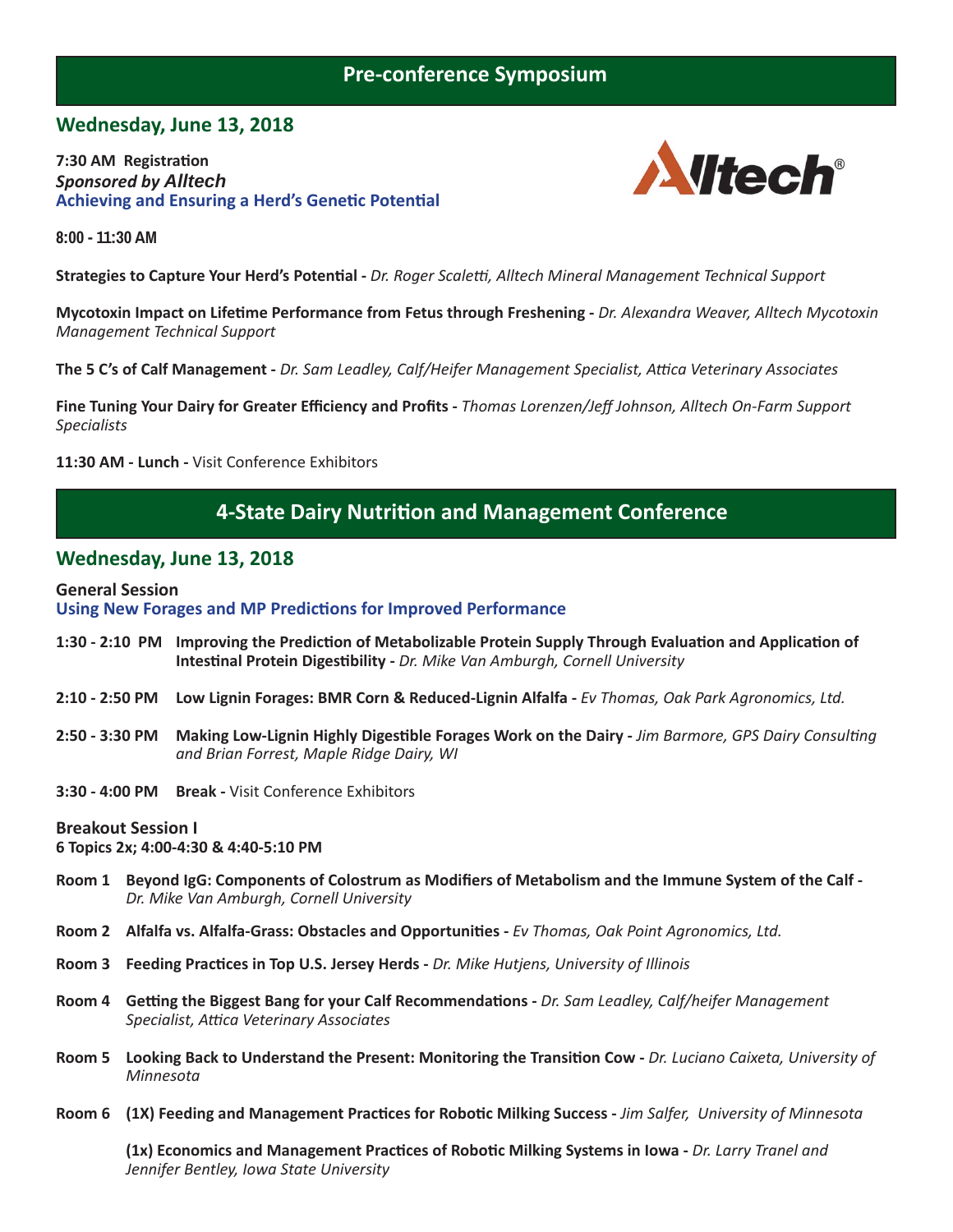## **4-State Dairy Nutrition and Management Conference**

#### **Thursday, June 14, 2018**

**6:45 - 8:00 AM Breakfast** *Sponsored by Papillon Agricultural Co.* **New Technology for Managing Clostridial Challenges**

*Dr. Joel Pankowski, Arm & Hammer Animal Nutrition Clayton Stoff el, Papillon Agricultural Company*

**General Session High Quality Forages and Fatty Acids to Maximize Milk and Components** 

**8:30 - 9:10 AM Producing More Milk with More High-Quality Forages -** *Dr. Randy Shaver, University of Wisconsin*

- **9:10 9:50 AM Wrap your Head Around Today's Fiber DigesƟ on Metrics: Working to BeƩ er Understand Feeds on Farm and Build BeƩ er Diets -** *Dr. John Goeser, Rock River Labs*
- **9:50 10:30 AM Impact of Individual and CombinaƟ ons of Supplemental FaƩ y Acids on Dairy Cow Performance and Metabolism** - *Dr. Adam Lock, Michigan State University*

**10:30 - 11:00 AM Break -** *Visit Conference Exhibitors* 

**Breakout Session II 6 Topics 2x; 11:00-11:30 & 11:35-12:05 PM**

- **Room 1 Corn GeneƟ c ApplicaƟ ons to Improve Silage Starch DigesƟ bility in Dairy Cows** *Dr. Randy Shaver, University of Wisconsin*
- **Room 2 NutriƟ on Aspects During the TransiƟ on Period in Dairy Cows** *Dr. Phil Cardoso, University of Illinois*
- **Room 3 SupplemenƟ ng FaƩ y Acids to Fresh Cows: Which Ones, When, and How Much?** *Dr. Adam Lock, Michigan State Univesity*
- **Room 4 Eff ect of ManipulaƟ ng Progesterone Before Timed ArƟfi cial InseminaƟ on on Double OvulaƟ on and Twinning Rates in High-Producing Holstein Cows -** *Dr. Paul Fricke, University of Wisconsin*
- **Room 5 Using a New Heat Stress Model to Evaluate Summer Nutritional Strategies Leo Timms & Mohmmad Al-Qaisi,**  *Iowa State University*
- **Room 6 (1x) Integrating Cover Crops and Livestock to Improve Farm Profitability** *Dr. Brad Heins, University of Minnesota*

 **(1x) Cost of Raising Calves using Individual or Automated Feeding -** *Dr. MaƩ Akins, University of Wisconsin*

## **Post-conference Symposium**

#### **Thursday, June 14, 2018**

*Sponsored by Canola Council of Canada*  **Canola Meal – Research Findings, Formulations and Financials** 

**12:00 - 12:20 PM Lunchw**



- **12:20 12:30 PM A Snapshot of the Canola Industry in Canada** *Brittany Dyck, Canola Council of Canada* **<b>of Canad**
- **12:30 12:50 PM Canola Meal, a Proven Advantage in Various Diet FormulaƟ ons** *Dr. Kenneth Kalscheur, USDA-ARS, U.S. Dairy Forage Research Center*
- **12:50 1:10 PM Canola Meal for Early LactaƟ on Cows** *Dr. Spencer Moore, Doctorate, University of Wisconsin- Madison*
- **1:10 1:30 PM Geƫ ng Canola Meal Values Right in the FormulaƟ on** *Dr. Essi Evans, Technical Advisory Services*
- **1:30 2:00 PM Evaluating Feeding Financials** *Dr. Marty Faldet GPS Dairy Consulting, LLC*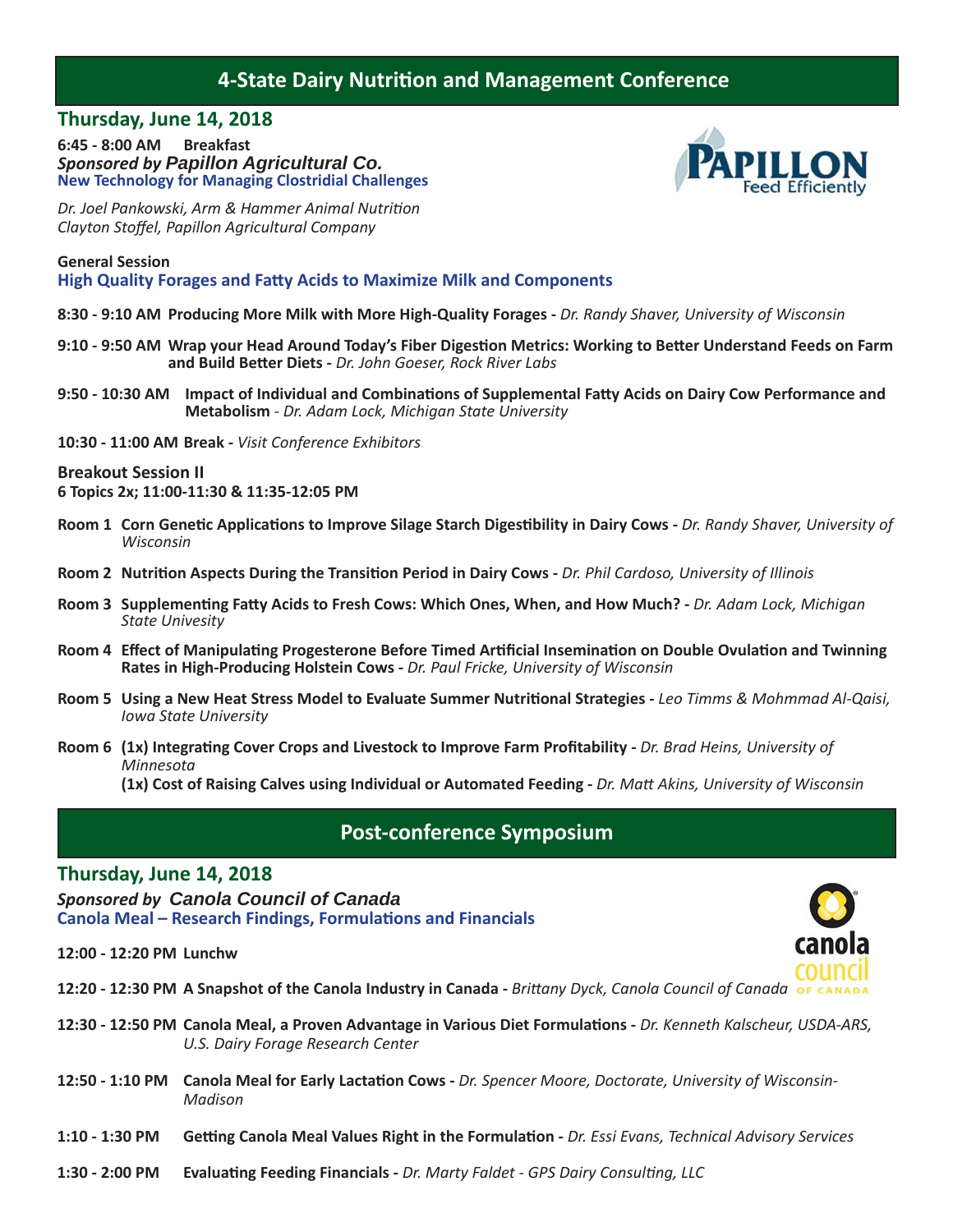## **Location**

The conference will be held at the:

Grand River Center 500 Bell Street Dubuque, Iowa 52001 (563) 690-4500

## **Lodging**

A block of rooms have been reserved at these area facilities.

**Grand Harbor Resort** 350 Bell St. Dubuque, IA (866) 690-4006

Single room rate \$99 + taxes; Double room rate \$110 + taxes. Cut off date May 13. Be sure to mention 4-State Dairy to receive the group rate.

This hotel will sell out, so register now.

**Holiday Inn Dubuque** 450 Main St. Dubuque, IA (563) 556-2000

Room rate: \$104 + taxes for a single or double. Cut off date May 13. Be sure to mention 4-State Dairy Conference to receive the group rate.

#### **Program Information Contacts**

| Dr. Phil Cardoso, University of Illinois  | $(217)$ 300-2303 | cardoso2@illinois.edu |
|-------------------------------------------|------------------|-----------------------|
| Dr. Larry Tranel, Iowa State University   | (563) 583-6496   | tranel@iastate.edu    |
| Jim Salfer, University of Minnesota       | (320) 203-6093   | salfe001@umn.edu      |
| Dr. Randy Shaver, University of Wisconsin | (608) 263-3491   | rdshaver@wisc.edu     |

*4-State Dairy NutriƟ on and Management Conference Co-Sponsored by:*







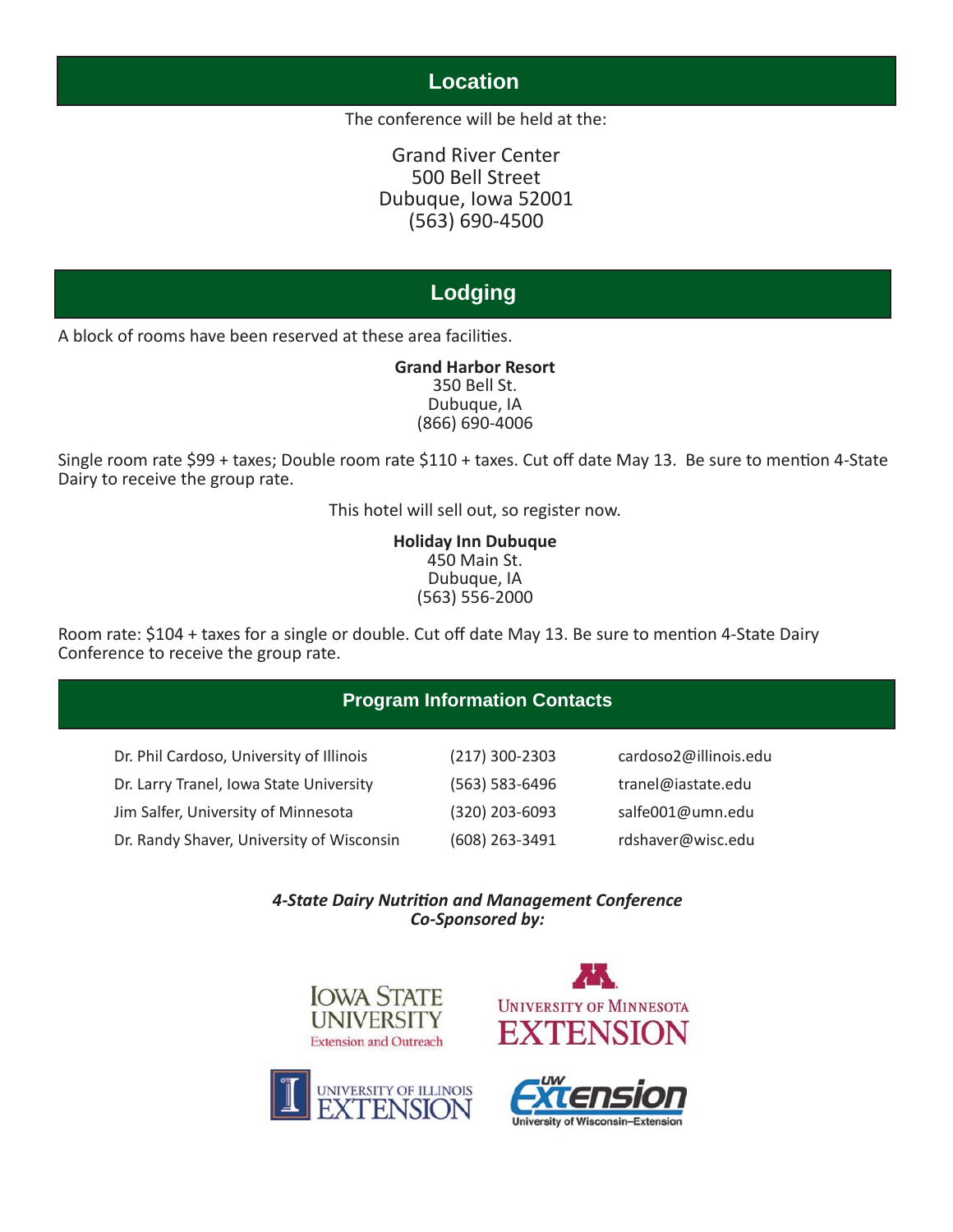#### **Sponsors**

Thank you to our Sponsors, we appreciate your support!

## *PlaƟ num*

Alltech Inc. Canola Council of Canada Papillon Agricultural Company



## *Gold*

Ag Processing Inc. **Balchem Corporation** Central Life Sciences Chr. Hansen Cumberland Valley Analytical Services Dairy Herd Management & Farm Journal's MILK Dairy Nutrition Plus (SoyPlus/Soy Chlor) Dairyland Laboratories, Inc. Diamond V DSM Nutritional Products Farm Journal HarvXtra Alfalfa Jefo Nutrition, Inc. Kemin Micronutrients

Milk Specialties Global Natural Biologics, Inc. Origination, Inc. Pancosma Phibro Animal Health Corp Phileo Lesaffre Animal Care Pioneer PMI Nutritional Additives QualiTech, Inc. **Quality Roasting Trouw Nutrition USA** United Animal Health Virtus NutriƟ on Westway Feed Products



## *Silver*

- Agrarian Solutions Ajinomoto Animal Nutrition N.A. Amelicor Arm & Hammer Elanco Animal Health Energy Feeds International Enzabac Advanced Products **Feedworks** Fermented Nutrition Corp. Global Agri Resources Lallemand Animal Nutrition
- MIN-AD, Inc. **Multimin USA** Mycogen Seeds NovaMeal by Novita Nutrition Olmix Origo R&D Lifesciences Rock River Laboratory RP Feed Components LLC Topcon Agriculture Americas Zinpro Corporation



#### *Bronze*

Adisseo Dairy One Forage Lab Form A Feed Greenfield Contractors, LLC Perdue AgriBusiness Provimi Quality Liquid Feeds Inc. VAS-Valley Agricultural Software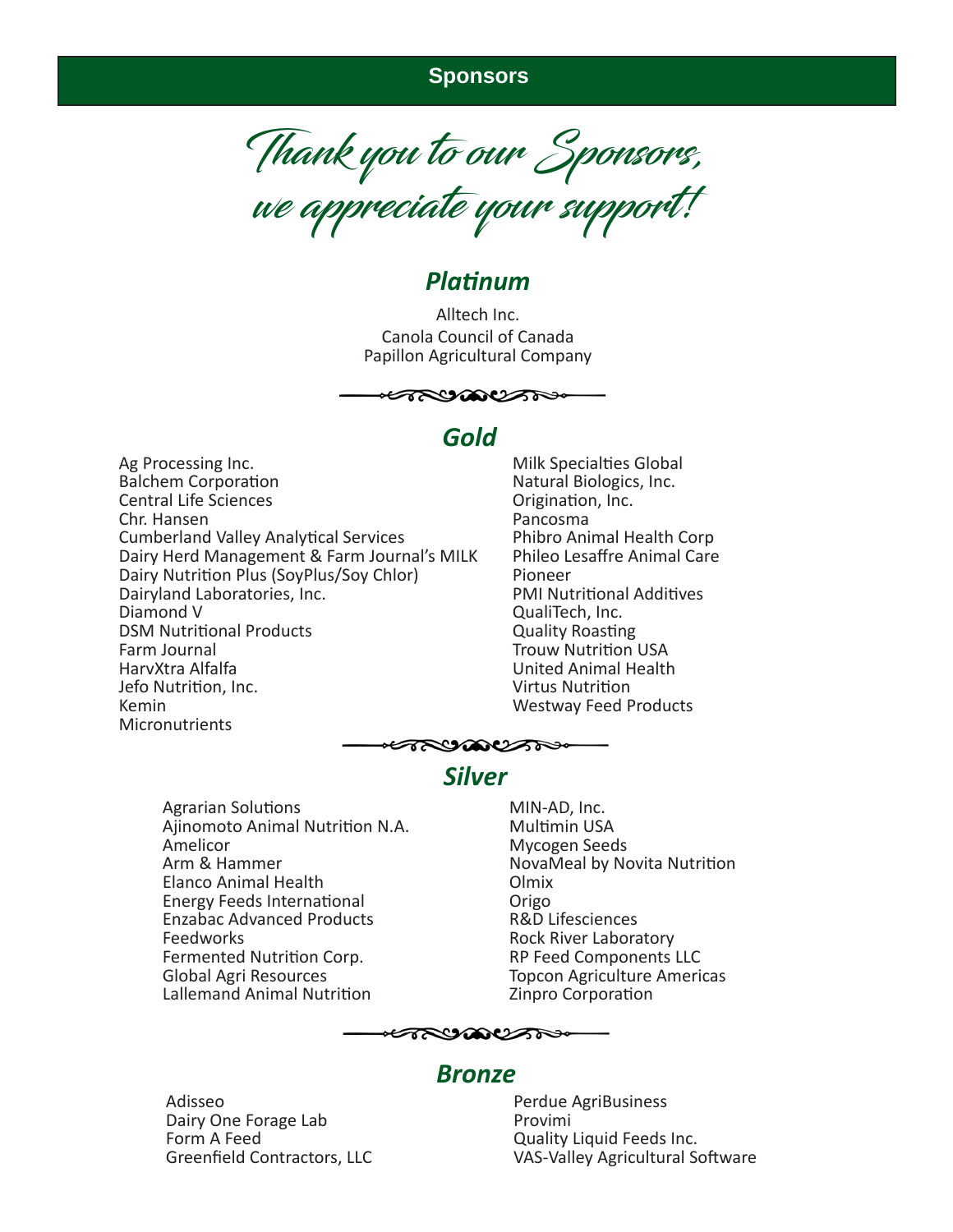#### **RegistraƟ on Fee: \$150 before June 1** \$175 after June 1 and at the door

Includes: registration, conference proceedings, listed meals and breaks.

#### **CancellaƟ ons/Refunds**

To receive a full refund, you must contact the Wisconsin Agri-Business Association by June 1, 2018. After that date, a \$25 cancellation fee will be charged. If you fail to cancel, no refund will be granted.

Registration questions, please contact WABA at 608-223-1111

*You may register up to 4 people per form, please list the primary contact first.* 

| City/State                                                                                                                                                         |  |  |  |  |
|--------------------------------------------------------------------------------------------------------------------------------------------------------------------|--|--|--|--|
|                                                                                                                                                                    |  |  |  |  |
| <b>Post-Conference Symposium</b><br>(must pre-register to attend)                                                                                                  |  |  |  |  |
|                                                                                                                                                                    |  |  |  |  |
|                                                                                                                                                                    |  |  |  |  |
| City/State                                                                                                                                                         |  |  |  |  |
|                                                                                                                                                                    |  |  |  |  |
| <b>Post-Conference Symposium</b><br>(must pre-register to attend)                                                                                                  |  |  |  |  |
|                                                                                                                                                                    |  |  |  |  |
|                                                                                                                                                                    |  |  |  |  |
| City/State                                                                                                                                                         |  |  |  |  |
|                                                                                                                                                                    |  |  |  |  |
| <b>Post-Conference Symposium</b>                                                                                                                                   |  |  |  |  |
| (must pre-register to attend)<br>Do you give permission for your name to be distributed?<br>Information on attendees only given to the platinum and gold sponsors. |  |  |  |  |
|                                                                                                                                                                    |  |  |  |  |
|                                                                                                                                                                    |  |  |  |  |
| City/State                                                                                                                                                         |  |  |  |  |
|                                                                                                                                                                    |  |  |  |  |
| <b>Post-Conference Symposium</b><br>(must pre-register to attend)                                                                                                  |  |  |  |  |
|                                                                                                                                                                    |  |  |  |  |